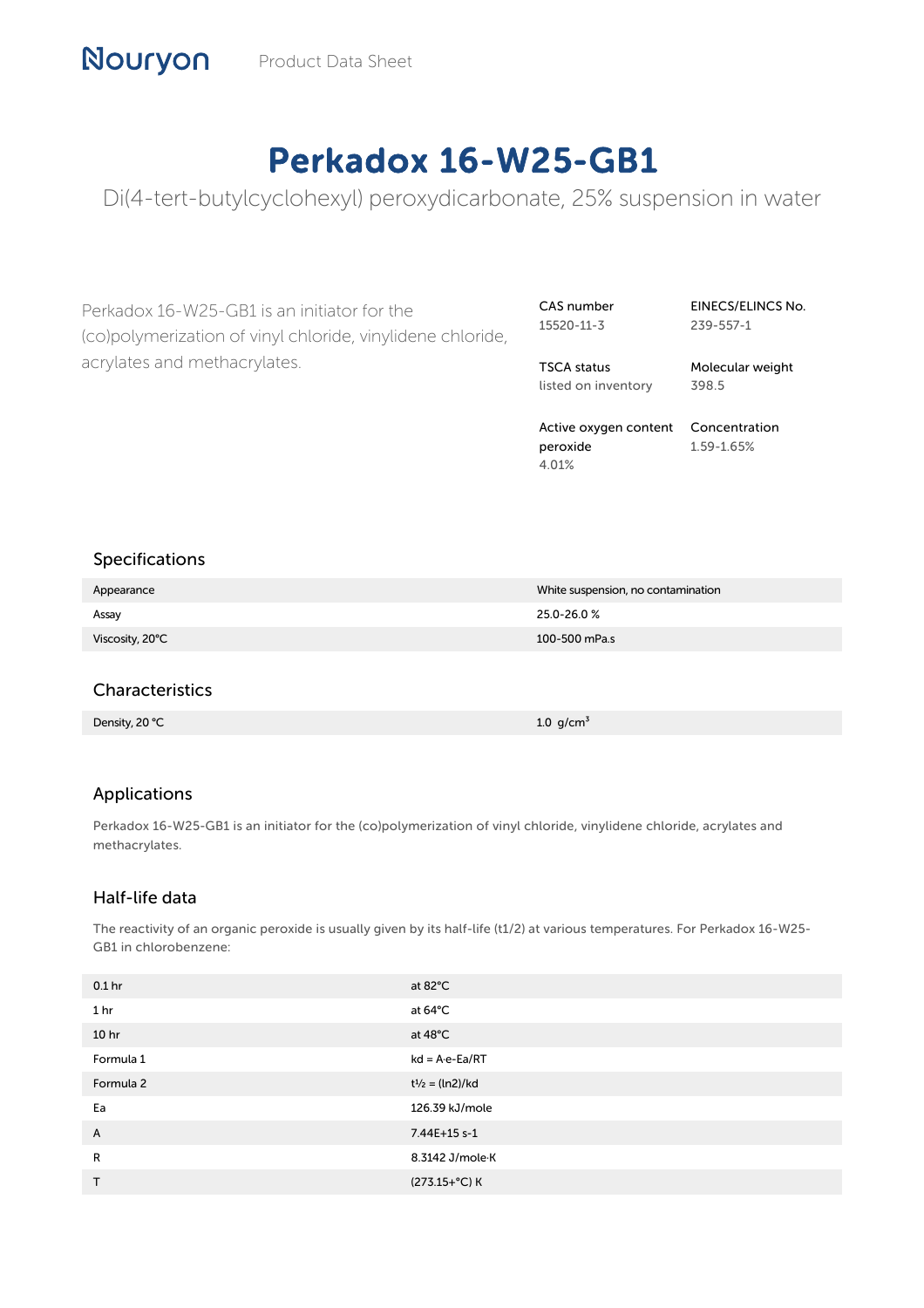# Thermal stability

Organic peroxides are thermally unstable substances, which may undergo self-accelerating decomposition. The lowest temperature at which self-accelerating decomposition of a substance in the original packaging may occur is the Self-Accelerating Decomposition Temperature (SADT). The SADT is determined on the basis of the Heat Accumulation Storage Test.

| <b>SADT</b>                   | $40^{\circ}$ C                                                                                                                                                                                                                                                |
|-------------------------------|---------------------------------------------------------------------------------------------------------------------------------------------------------------------------------------------------------------------------------------------------------------|
| Emergency temperature $(T_e)$ | $35^{\circ}$ C                                                                                                                                                                                                                                                |
| Control temperature (Tc)      | $30^{\circ}$ C                                                                                                                                                                                                                                                |
| Method                        | The Heat Accumulation Storage Test is a recognized test method for the<br>determination of the SADT of organic peroxides (see Recommendations on the<br>Transport of Dangerous Goods, Manual of Tests and Criteria - United Nations, New<br>York and Geneva). |

#### Storage

Due to the relatively unstable nature of organic peroxides a loss of quality can be detected over a period of time. To minimize the loss of quality, Nouryon recommends a maximum storage temperature (Ts max.) for each organic peroxide product.

| Ts Max. | $15^{\circ}$ C                                                                                                                                                                     |
|---------|------------------------------------------------------------------------------------------------------------------------------------------------------------------------------------|
| Ts Min. | 0°C to prevent freezing                                                                                                                                                            |
| Note    | When stored under these recommended storage conditions, Perkadox 16-W25-<br>GB1 will remain within the Nouryon specifications for a period of at least 3 months<br>after delivery. |

# Packaging and transport

The standard packaging is a 900 kg PE Intermediate Bulk Container.Both packaging and transport meet the international regulations. For the availability of other packed quantities contact your Nouryon representative. Perkadox 16-W25-GB1 is classified as Organic peroxide type F; liquid, temperature controlled; Division 5.2; UN 3119.

# Safety and handling

Keep containers tightly closed. Store and handle Perkadox 16-W25-GB1 in a dry well-ventilated place away from sources of heat or ignition and direct sunlight. Never weigh out in the storage room.Avoid contact with reducing agents (e.g. amines), acids, alkalis and heavy metal compounds (e.g. accelerators, driers and metal soaps). Please refer to the Safety Data Sheet (SDS) for further information on the safe storage, use and handling of Perkadox 16-W25-GB1. This information should be thoroughly reviewed prior to acceptance of this product.The SDS is available at nouryon.com/sds-search.

# Major decomposition products

Carbon dioxide, 4-tert-Butyl-cyclohexanol